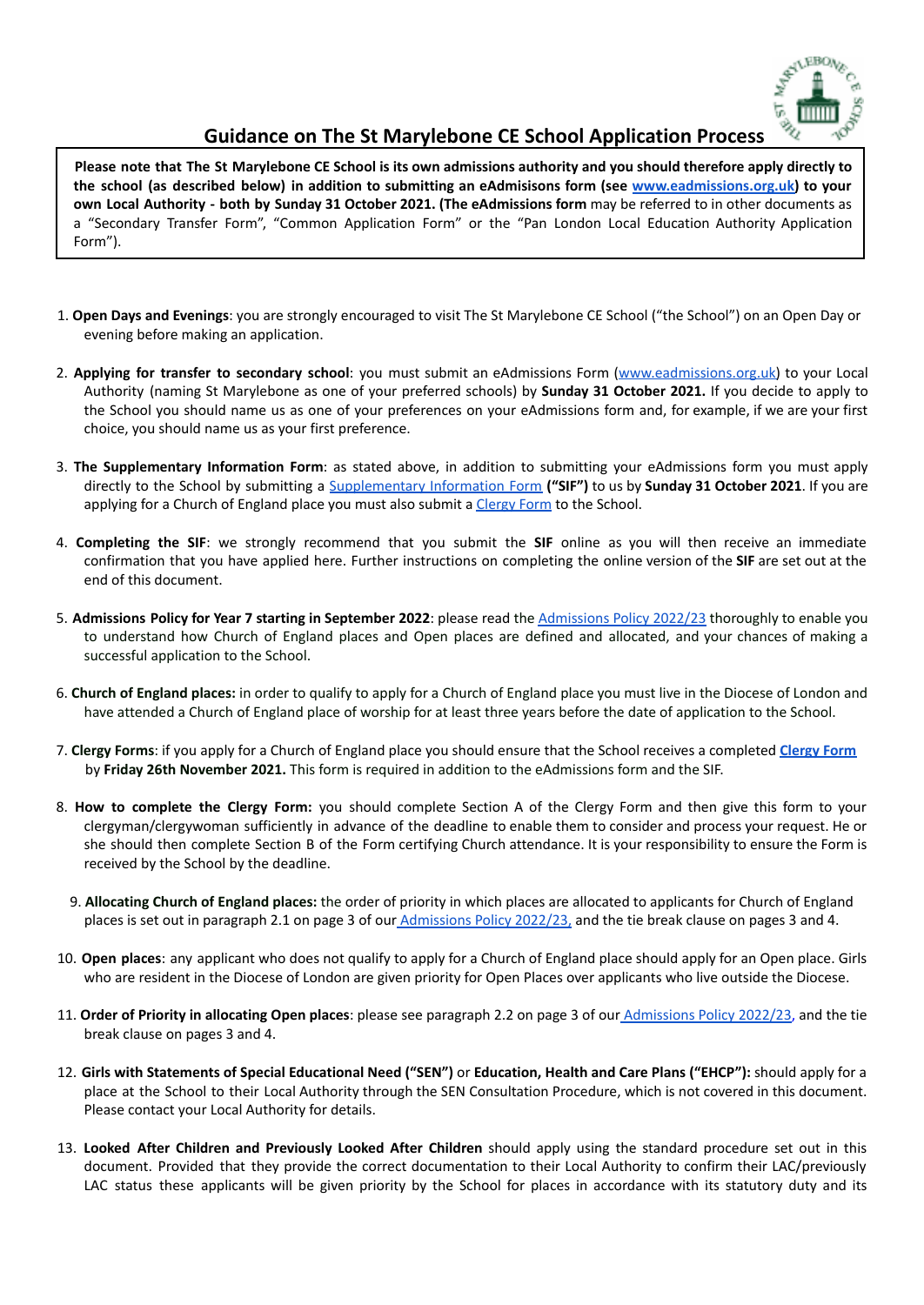[Admissions](https://drive.google.com/file/d/19_yWhHCiZps1Eq4LYfgVhpZOy5LZ4Z9t/view) Policy 2022/23 (see paragraph 1 on page 2 of the policy, and paragraph 1 on page 3 of the policy.)

- 14. **Performing Arts places**: there are 16 Performing Arts places awarded each year to applicants who demonstrate an aptitude for the performing arts. There is a specialist open day for applicants who are interested in these places on the morning of **Tuesday 22 June (online from 8.35 am to 10am) (TBC)**.
- 15. **Performing Arts place applications**: if you wish your daughter to be considered for a Performing Arts place, please submit the [Performing](https://docs.google.com/forms/d/e/1FAIpQLSeNhPRdy7ZdE3lj9ObYsW686J88sLJlCPhYj_iT5-mTcRTKHA/viewform) Arts place application form online to the School by **Friday 17 th September 2021.** The aptitude tests are held on **Thursday 23rd September 2021** (Music & Choral round 1)**, Saturday 2nd October** (Drama) and **Saturday 9th October 2021** (Dance and Music & Choral round 2). There are 16 Performing Arts places and usually over 500 applications for these places. It's important that applicants are aware of the odds, as every year many very talented girls are unsuccessful.
- 16. **Results of the aptitude tests:** will be communicated to parents/carers before the deadline for submitting your eAdmissions Form to your LA, so that you can make an informed decision as to whether or not to apply here.
- 17. **Successful applicants for Performing Arts places:** still need to apply for a secondary school place by submitting their eAdmissions form to their Local Authority, and by applying directly to the School on the [SIF.](https://docs.google.com/forms/d/e/1FAIpQLSe7Op6nVNJ-dfSgJG_bcAw_2f00E_gso2uMW1_XmHXk9NjGmQ/viewform)
- 18. **Unsuccessful applicants for Performing Arts places:** can still apply for Church of England places and Open places by submitting an eAdmissions form to their Local Authority and applying directly to the school on the [SIF,](https://docs.google.com/forms/d/e/1FAIpQLSe7Op6nVNJ-dfSgJG_bcAw_2f00E_gso2uMW1_XmHXk9NjGmQ/viewform) in accordance with the standard procedure described above.
- 19. **Where to find our forms:** you can find all our forms on the Admissions pages of our School website. Please contact the School if you do not have access to our website. You can phone us on telephone number 0207 935 4704 or visit the Reception at our main site.
- 20. **Assessment Day:** all applicants (except those applying under the SEN/EHCP Consultation Procedure who decide not to attend) should attend the **Assessment Day**, held at the School on **Saturday 27th November 2021.** The purpose of the assessment is to allocate each applicant to an ability band. The School is a comprehensive school and takes applicants of all abilities.
- 21. **Banding:** with the results of the Assessment Day, applicants are divided equally into 4 ability bands called A, B, C and D. This means that there are 4 bands of Church of England places (A, B, C, D) each of which usually has 23 places and 4 bands of Open places (A, B, C, D) each of which usually has 15 places. (The numbers vary slightly each year according to how many SEN, EHCP, Looked After and Previously Looked After children and children of staff apply.)
- 22. **Oversubscription Criteria:** in recent years the School has always been oversubscribed, and therefore places are allocated by reference to the "tie break" clause which states that "If there are more girls in any group or category than there are places available, the order in which places will be offered will be based on where the girls live with preference given to a girl who lives the shortest distance from the School". For full wording please see pages 3 and 4 of the [Admissions](https://drive.google.com/file/d/19_yWhHCiZps1Eq4LYfgVhpZOy5LZ4Z9t/view) Policy 2022/23.
- 23. **Registering for the Assessment Day:** Assessment Day is likely to be held at St Marylebone on the morning of Saturday 27th November 2021. The same tests are held at The Grey Coat Hospital and St Augustine's CE High School. If you are also applying for those schools, you only need to sit the test at one venue, as we share the results. (Please note that if you wish to sit the test at The Grey Coat Hospital School you must also name that school as one of your preferences on your eAdmissions form).
- 24. **What will happen on the Assessment Day:** applicants should come prepared for the tests with writing equipment (ie pencil, rubber and ruler). Anyone arriving late will not be admitted. If, in exceptional circumstances and at the discretion of the Head teacher, an applicant cannot attend, predicted SATs or other relevant evidence may be considered. It will be up to you to provide this evidence. Applicants will be asked to complete a non-verbal reasoning test.
- 25. **National Offer Day:** you will be advised by your LA of the result of your application on **Tuesday 1st March 2022.**

**Throughout the admissions procedure, deadlines are STRICTLY observed. Late applications or applications not made in** accordance with the applications procedure will not be considered by the Admissions Committee until all applications made **on time have been dealt with and any appeals have been heard.**